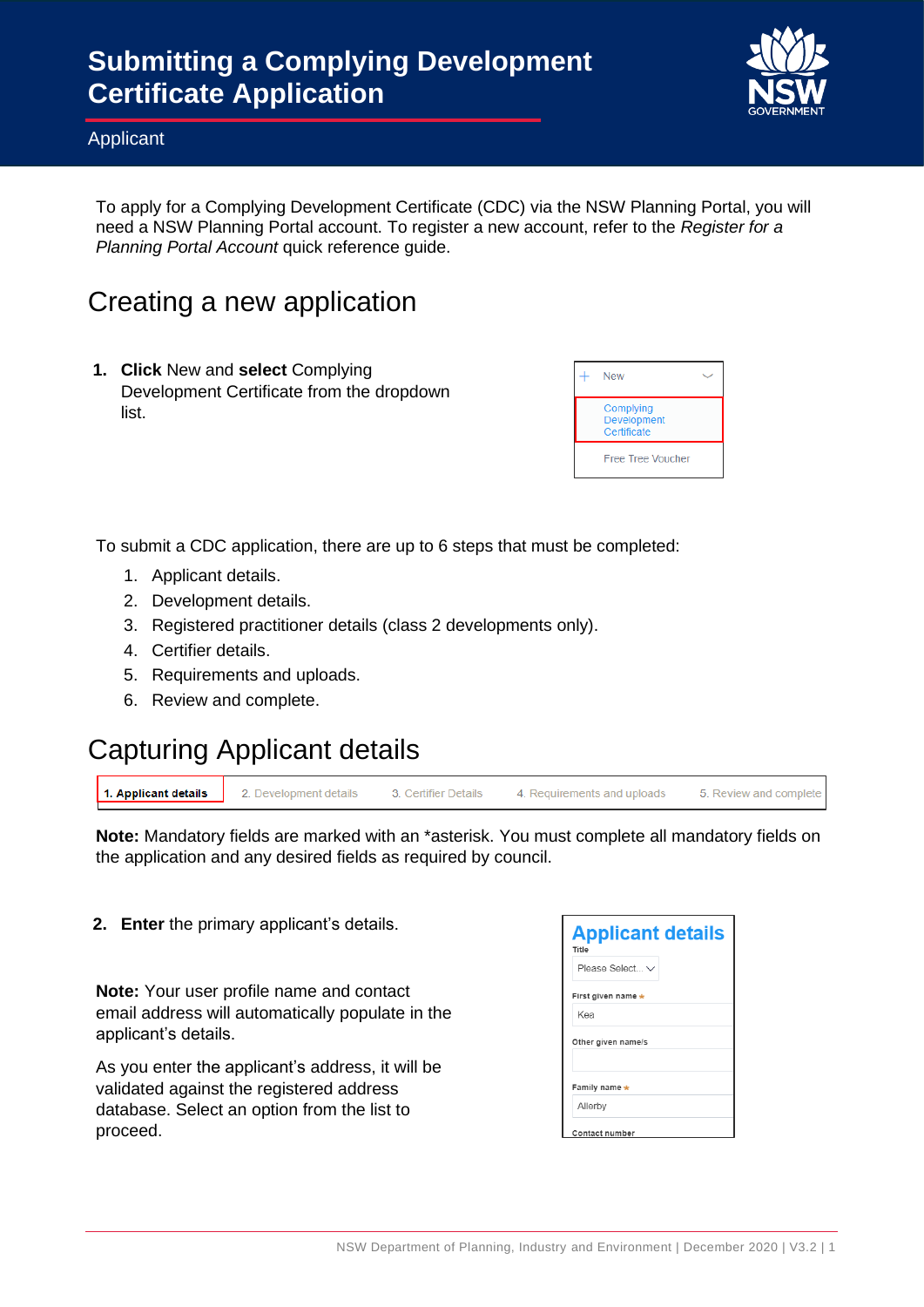

#### Applicant

**3. Indicate** if you are applying on behalf of a company.

If Yes, **search** to locate the company / business by a keyword. Use the drop-down menu to **select** a search option.

**Indicate** if the company is the nominated applicant for this application.

| $ACN \vee$<br>Enter here and search<br><b>Search</b>             |
|------------------------------------------------------------------|
| Not found? Please select the checkbox to enter details manually. |
| Company name                                                     |
| ABN ACN                                                          |
| Trading name                                                     |
| Is the nominated company the applicant for this application? *   |
| Yes<br><b>No</b>                                                 |

**Note:** If you wish to search by ABN, select ABN from the drop-down list, then enter the entity ABN in the space and click the search icon. If you cannot locate the company details by searching you may select the 'Not found?' checkbox and enter the details manually.

**4. Identify** the owners of the development site.

If there are multiple owners, select the appropriate button and click 'Add Owner'.

If you are not one of the owners, you will be required to populate the contact information for all owners. You can add as many additional owners as required by clicking Add Owner.

If a company or business owns the development site, enter the company name and ABN.

| Who owns the development site?                                                                                                                                                                                                                                 |                                                                                        |  |  |
|----------------------------------------------------------------------------------------------------------------------------------------------------------------------------------------------------------------------------------------------------------------|----------------------------------------------------------------------------------------|--|--|
|                                                                                                                                                                                                                                                                | I am the sole owner of the development site                                            |  |  |
|                                                                                                                                                                                                                                                                | There are multiple owners of the development site and I am one of them                 |  |  |
|                                                                                                                                                                                                                                                                | There are one or more owners of the development site and I am NOT one of them          |  |  |
|                                                                                                                                                                                                                                                                | A company, business, government entity or other similar body owns the development site |  |  |
| Under NSW planning law, providing evidence of owner's consent is no longer a mandatory application i<br>ultimately granted, you will not be able to act on that consent until you have obtained the required cons<br><b>Owners Details</b><br><b>Add Owner</b> |                                                                                        |  |  |
|                                                                                                                                                                                                                                                                | Owner 1<br>Company name $\star$                                                        |  |  |
|                                                                                                                                                                                                                                                                | Enter registered business name                                                         |  |  |
| <b>ABN</b>                                                                                                                                                                                                                                                     |                                                                                        |  |  |
|                                                                                                                                                                                                                                                                |                                                                                        |  |  |

**Note**: If you are the sole owner of the site, you will not need to provide additional information.

If you are one of the owners of the site, you will be required to populate the contact information for all other owners. Your information will automatically be populated, and you are able to add as many additional owners as required by clicking the Add Owner button.

You may be required to to complete the declaration below to continue.

I declare that I have shown this document, including all attached drawings, to the owner(s) of the land, and that I have obtained their consent to submit this application.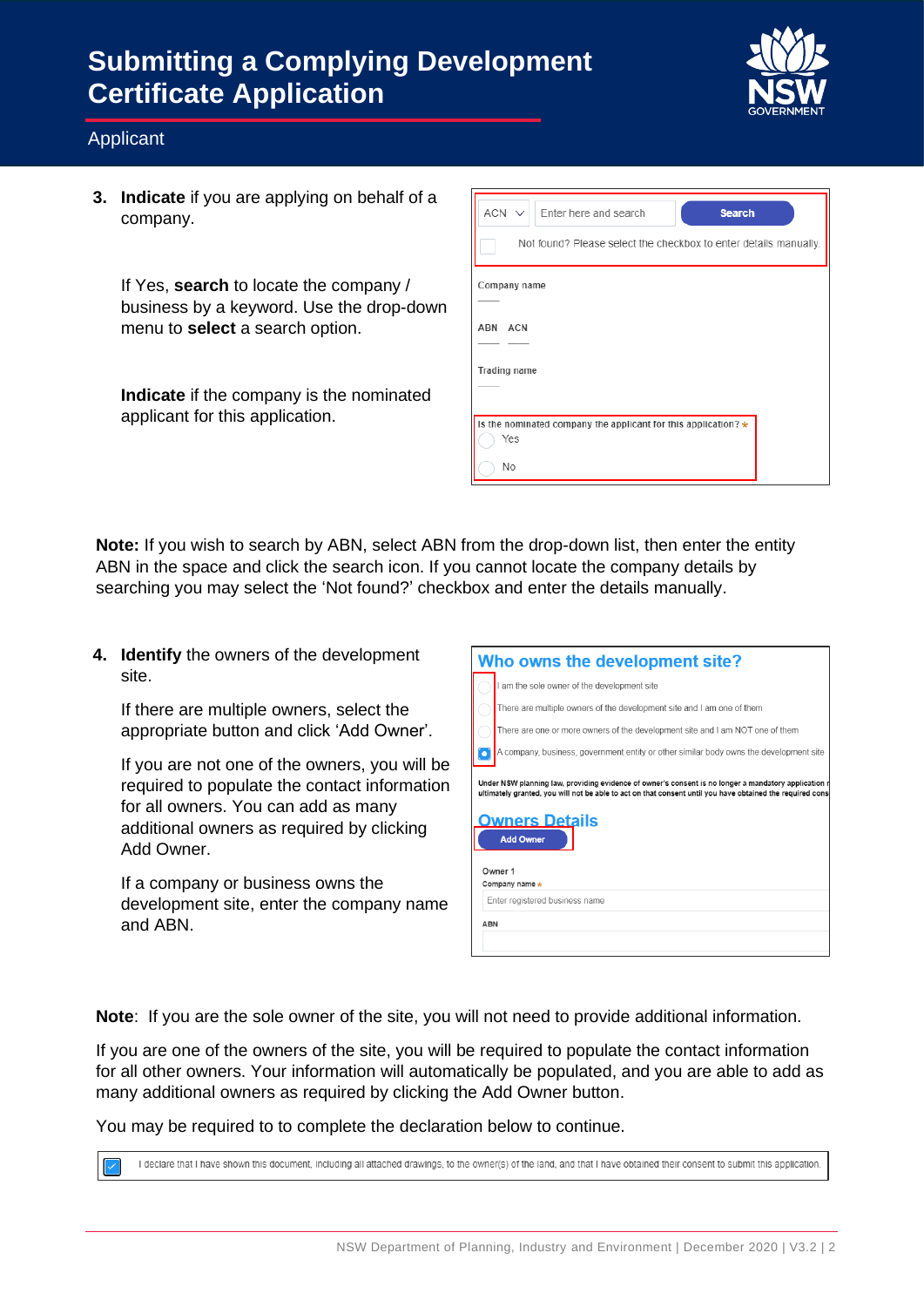

#### Applicant

**5. Indicate** if there are any security or site conditions which may impact the inspection.

If Yes, you will be prompted to provide further details.

**6.** To enter the developer details, you can **search** to locate the company / business by a keyword. Use the drop-down menu to **select** a search option.

| Are there any security or site conditions which may impact on the person undertaking the inspection? eq:<br>Yes |
|-----------------------------------------------------------------------------------------------------------------|
| No                                                                                                              |
| Provide details *                                                                                               |
|                                                                                                                 |

| Developer details                             |               |       |
|-----------------------------------------------|---------------|-------|
| Enter here and search<br><b>ACN</b><br>$\vee$ | <b>Search</b> | Clear |
| ABN                                           | <b>ACN</b>    |       |

**7. Click** Save and continue.



**Note**: If you no longer wish to continue with the application, choose Cancel. To save your application to complete later choose Save and exit and you will be redirected to your Active Work. Save and exit will only work if all mandatory fields have been completed.

#### Capturing Development details

| <b>Applicant details</b><br>2. Development details                                                                                                                | 3. Certifier Details | 4. Requirements and uploads                                                                                                                                                                                                                                      | 5. Review and complete |
|-------------------------------------------------------------------------------------------------------------------------------------------------------------------|----------------------|------------------------------------------------------------------------------------------------------------------------------------------------------------------------------------------------------------------------------------------------------------------|------------------------|
| Select the application type.<br>1.<br>If modification is selected, you will be<br>prompted to enter details of the previous<br>consent and proposed modification. |                      | <b>Application type</b><br>What is the application type? $\star$<br>Complying development certificate application<br>Modification to complying development certificate<br>$\bullet$<br>On what date was the application to be modified determined? $\star \star$ | What is this?          |
|                                                                                                                                                                   |                      | What is the Application number of the consent to be modified? $\star$                                                                                                                                                                                            |                        |
|                                                                                                                                                                   |                      | Provide a description of the proposed modification *                                                                                                                                                                                                             |                        |
|                                                                                                                                                                   |                      | Please provide a detailed description including any secondary develo                                                                                                                                                                                             |                        |

**8. Enter** the site of your development using the Address or Lot /Section number/Plan search functionality.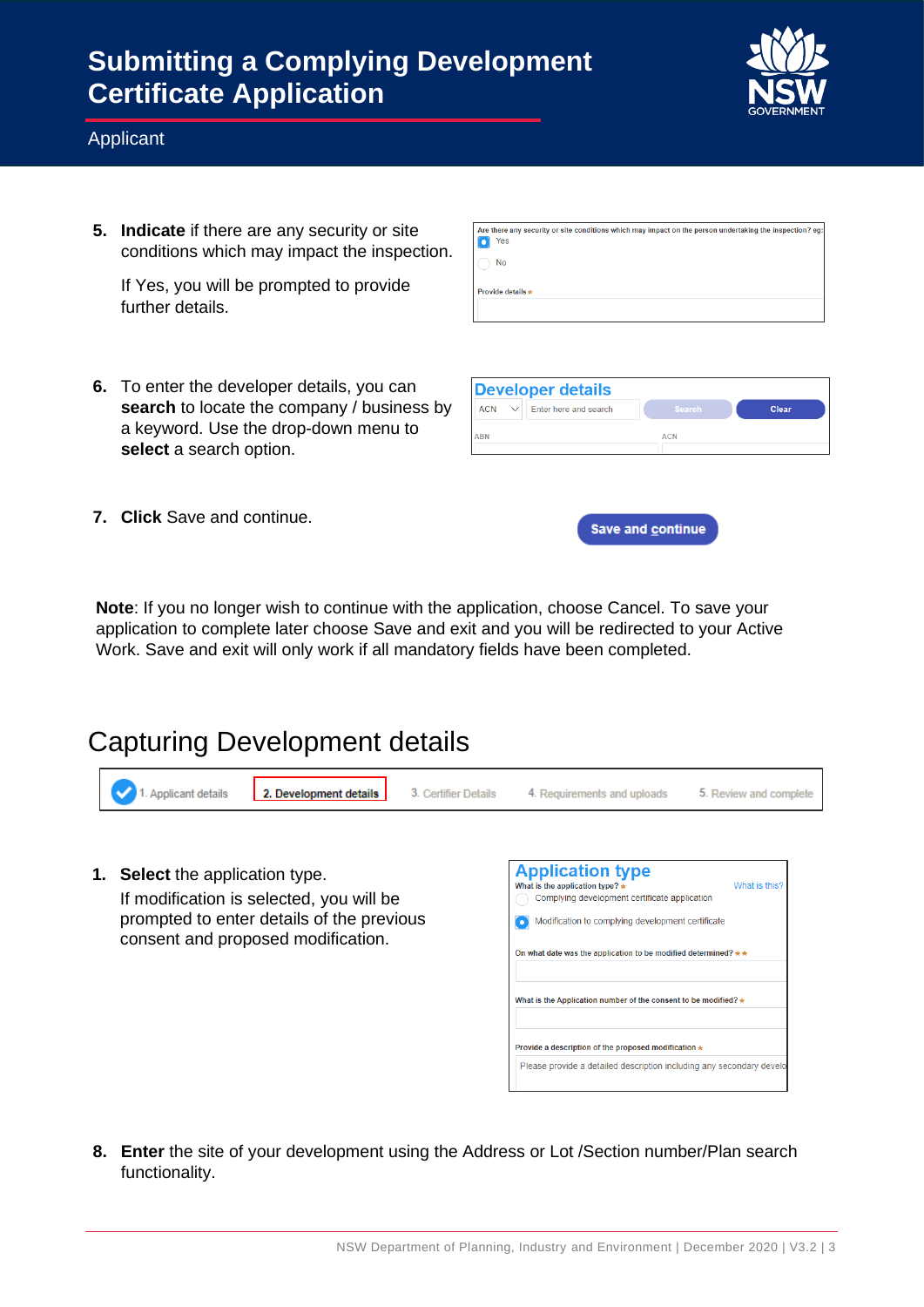

Applicant

| Select the site of your development       |                                         |                                                                       |
|-------------------------------------------|-----------------------------------------|-----------------------------------------------------------------------|
| Enter address                             |                                         | Enter Lot/Section Number/Plan                                         |
| II<br>U<br>4 DAMEELI AVENUE KIRRAWEE 2232 | OR                                      |                                                                       |
| <b>Street address</b>                     |                                         |                                                                       |
| 4 DAMEELI AVENUE KIRRAWEE 2232            | House $\sim$                            | Gilmore 4<br>Monro Ave<br>TAFE NSW - Gymea                            |
| Local government area                     | Map                                     | Satellite<br>- Kingsway                                               |
| SUTHERLAND SHIRE                          |                                         | A <sub>1</sub><br>Kingsway<br>Durbar Ave<br>$\frac{Q}{c}$ Village $p$ |
| Lot/Section Number/Plan                   | The St. Patrick's<br>College Sutherland | Gymea<br>Flora St                                                     |
| $21 - 1$ DP30696                          | Ave                                     | Clements Parade<br>A1<br>Fauna pr<br>North                            |
|                                           | ook Sr                                  | Gymea C South S<br><b>Kirrawee O</b><br>Avery Ave                     |
|                                           |                                         | Kirrawee<br>Bidurgal Ave                                              |

**Note:** As you enter the address, it will be validated against the registered address database. When selecting a registered address, a map will display on the right-hand side of the screen with site information including the relevant local government area (LGA) on the left.

**9.** The Planning controls affecting the property can be viewed by **clicking** on the arrow next to the site address.

| <b>Planning controls affecting property</b><br>$\sim$ 4 DAMEELI AVENUE KIRRAWEE 2232 |                                                |
|--------------------------------------------------------------------------------------|------------------------------------------------|
| <b>Summary of planning controls</b>                                                  |                                                |
| <b>Land Application LEP</b>                                                          | Sutherland Shire Local Environmental Plan 2015 |
| <b>Land Zoning</b>                                                                   | R2: Low Density Residential                    |
| <b>Constitution</b>                                                                  |                                                |

**10. Select** the proposed development type(s) from the list.

| <b>Dwelling house</b> |
|-----------------------|
| Secondary dwelling    |
| Attached development  |

**Note:** There is a 'What is this?' hyperlink corresponding to each category. You can click on this tool tip link for a more detailed explanation of the category definition.

**11. Enter** a detailed description of the development that you are proposing.

| Please provide a detailed description of the development*               |
|-------------------------------------------------------------------------|
| For example: Demolition of existing buildings, construction of a single |
| Please provide a detailed description of the proposed mode              |

**12. Indicate** if the application is a direct result of an emergency and/or natural disaster as declared by the government.

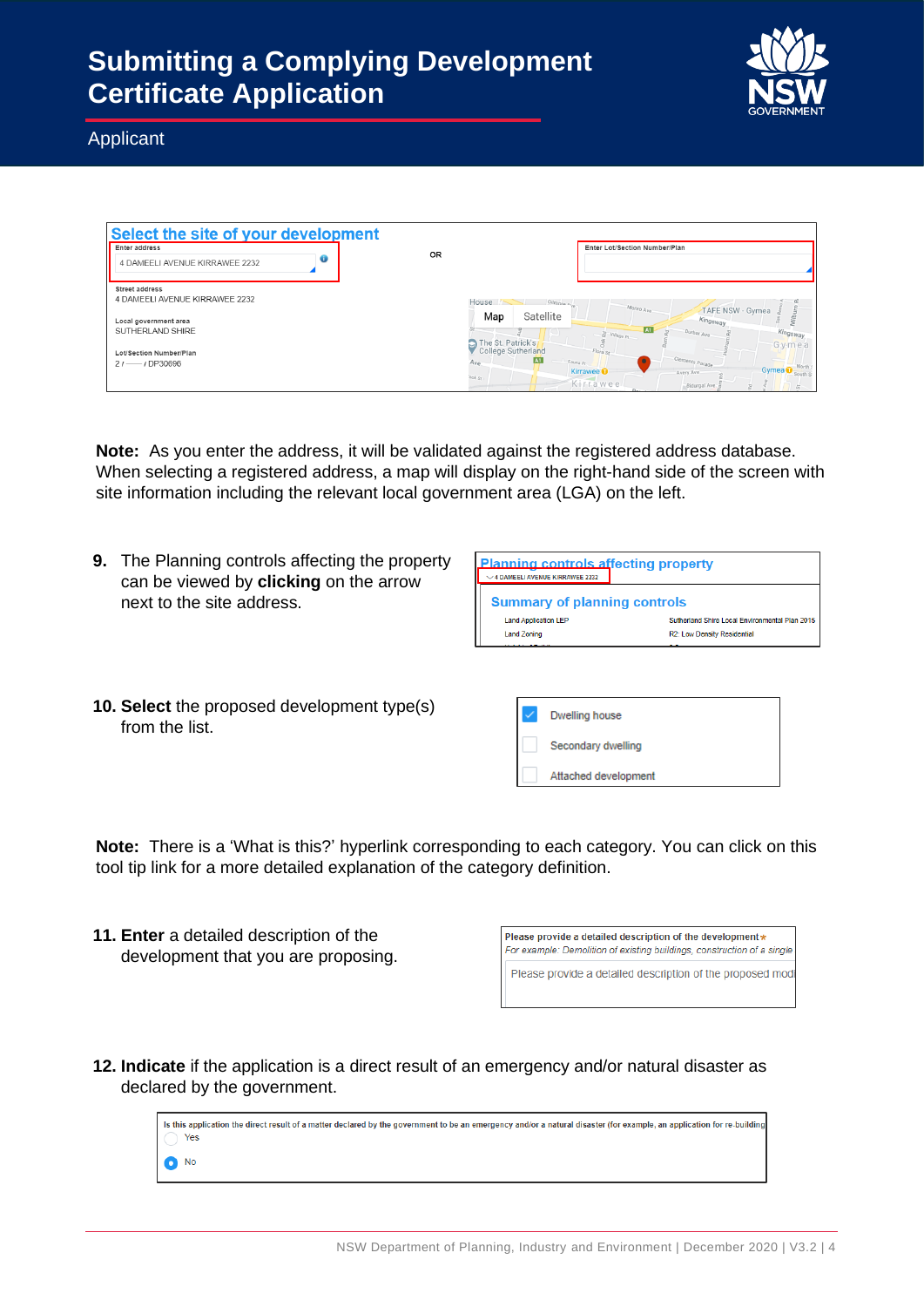

#### Applicant

- **13. Enter** the estimated cost of work / development including GST as a plain numerical value (no dollar sign).
- **14. Select** the lot type.



What is the estimated cost of work / development. including GST? \*

**15. Indicate** if you have a BASIX certificate.

If Yes, **enter** the BASIX certificate number in the space provided.

**Click** Add to enter additional BASIX certificate numbers.

| <b>BASIX certificate</b><br>Do you have one or more BASIX certificates? *<br>Yes | What is this? |
|----------------------------------------------------------------------------------|---------------|
| <b>No</b>                                                                        |               |
| Fnter in the BASIX certificate number *                                          |               |
|                                                                                  |               |
| Add                                                                              |               |

**16. Indicate** if you have already obtained a 10.7 Planning Certificate.

If No, you may be able to apply through the Planning Portal. Follow the application prompts and complete the corresponding fields.

| <b>10.7 Certificate</b><br>Have you already obtained a 10.7 certificate? *<br>Yes<br>No |
|-----------------------------------------------------------------------------------------|
| Would you like to start a Planning Certificate 10.7 application? *<br>Yes               |
| No                                                                                      |

**Note:** If you are initiating the 10.7 Planning Certificate application at this step a related case will be created once you submit the application. You will need to enter the draft application and continue completing the outstanding information to submit the related application.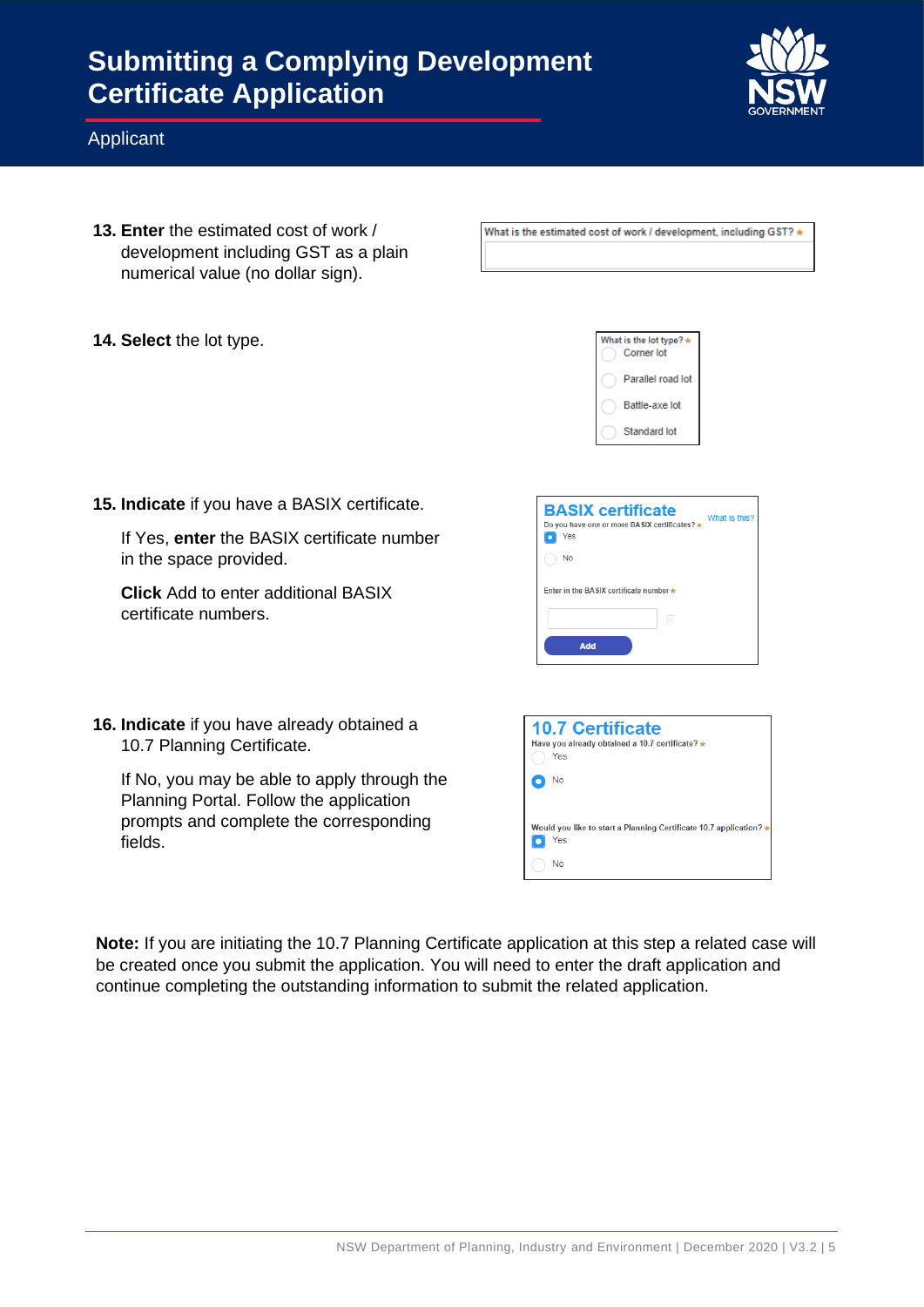

#### Applicant

**17. Indicate** if approval under s68 of the Local Government Act 1993 is required.

If Yes, you may be able to apply through the Planning Portal. Follow the application prompts and complete the corresponding fields.

| <b>Section 68 of the Local Governmen</b>                                              |
|---------------------------------------------------------------------------------------|
| Is approval under s68 of the Local Government Act 1993 required? * What is this       |
| Yes                                                                                   |
| No                                                                                    |
|                                                                                       |
| Have you already applied for approval under s68 of the Local Government Act? v<br>Yes |
| No                                                                                    |
|                                                                                       |
| Would you like to apply for approval under s68 of the Local Government Act? *         |
| Yes                                                                                   |
| No                                                                                    |
|                                                                                       |

**Note:** If you are applying for the s68 approval and have initiated the application at this step a related case will be created once you submit the application. You will need to enter the draft application and continue completing the outstanding information to submit the related application.

**18. Click** Save and continue.

Save and continue

### Capturing Registered practitioner details

| 3. Registered practitioner details<br>, details<br>⊃⊽vel0bment det‴<br>Applicant detail: | oags<br>хеукку ано- |
|------------------------------------------------------------------------------------------|---------------------|
|------------------------------------------------------------------------------------------|---------------------|

Registered practitioner details can be captured where all or part of the development falls within Class 2 of the Building Code of Australia. Selecting one of the following development types will trigger the registered practitioner details screen;

- Dual Occupany
- Alterations and additional to residential developments
- Manor houses
- **19.** To add registered practitioner details to the application, click the corresponding + Add button and enter the details.

| <b>Designer</b>              | + Add designer              |
|------------------------------|-----------------------------|
| No Designer added            |                             |
| <b>Engineer</b>              | $+$ Add engineer            |
| No Engineer added            |                             |
| <b>Building Practitioner</b> | + Add building practitioner |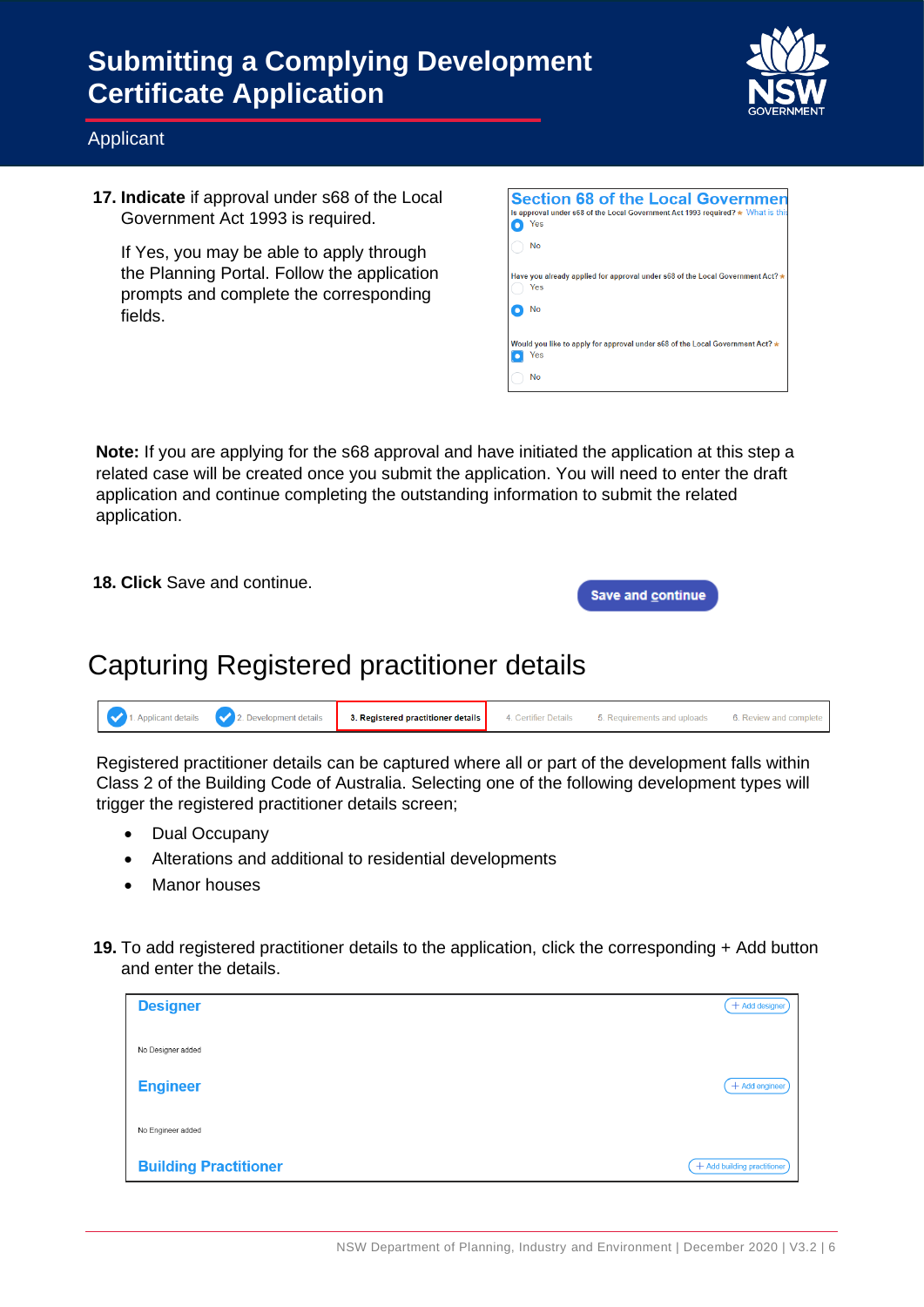

Applicant

| <b>20. Click</b> Save and continue.                                                                                                           |                             | Save and continue           |                        |
|-----------------------------------------------------------------------------------------------------------------------------------------------|-----------------------------|-----------------------------|------------------------|
| Capturing Certifier details                                                                                                                   |                             |                             |                        |
| 2. Development details<br><b>Applicant details</b><br>✓<br>3. Registered practitioner details                                                 | <b>4. Certifier Details</b> | 5. Requirements and uploads | 6. Review and complete |
| 21. Enter the name of the certifying<br>organisation that will assess your<br>application and select the appropriate<br>result from the list. | Certifying organisation*    |                             |                        |

**Note:** Certifiers who are accepting applications through the Portal may be located. If you cannot locate the certifer, contact the organisation to find out how to submit your application.

| <b>22. Click</b> Save and continue.<br><b>Save and continue</b> |                                                                                |  |                             |                        |
|-----------------------------------------------------------------|--------------------------------------------------------------------------------|--|-----------------------------|------------------------|
|                                                                 | Capturing Requirements and uploads                                             |  |                             |                        |
|                                                                 | 1. Applicant details $\vee$ 2. Development details $\vee$ 3. Certifier Details |  | 4. Requirements and uploads | 5. Review and complete |
|                                                                 |                                                                                |  |                             |                        |

**23. Click** Upload and select or drag and drop your file(s). Categorise the file type(s) before **clicking** Attach.

**Note:** The name of the document has a maximum of 150 characters. If the name of your file exceeds this limit, you can change the document name to bring it within the 150-character limit.

**24. Click** Save and continue.

Save and continue

**Upload**